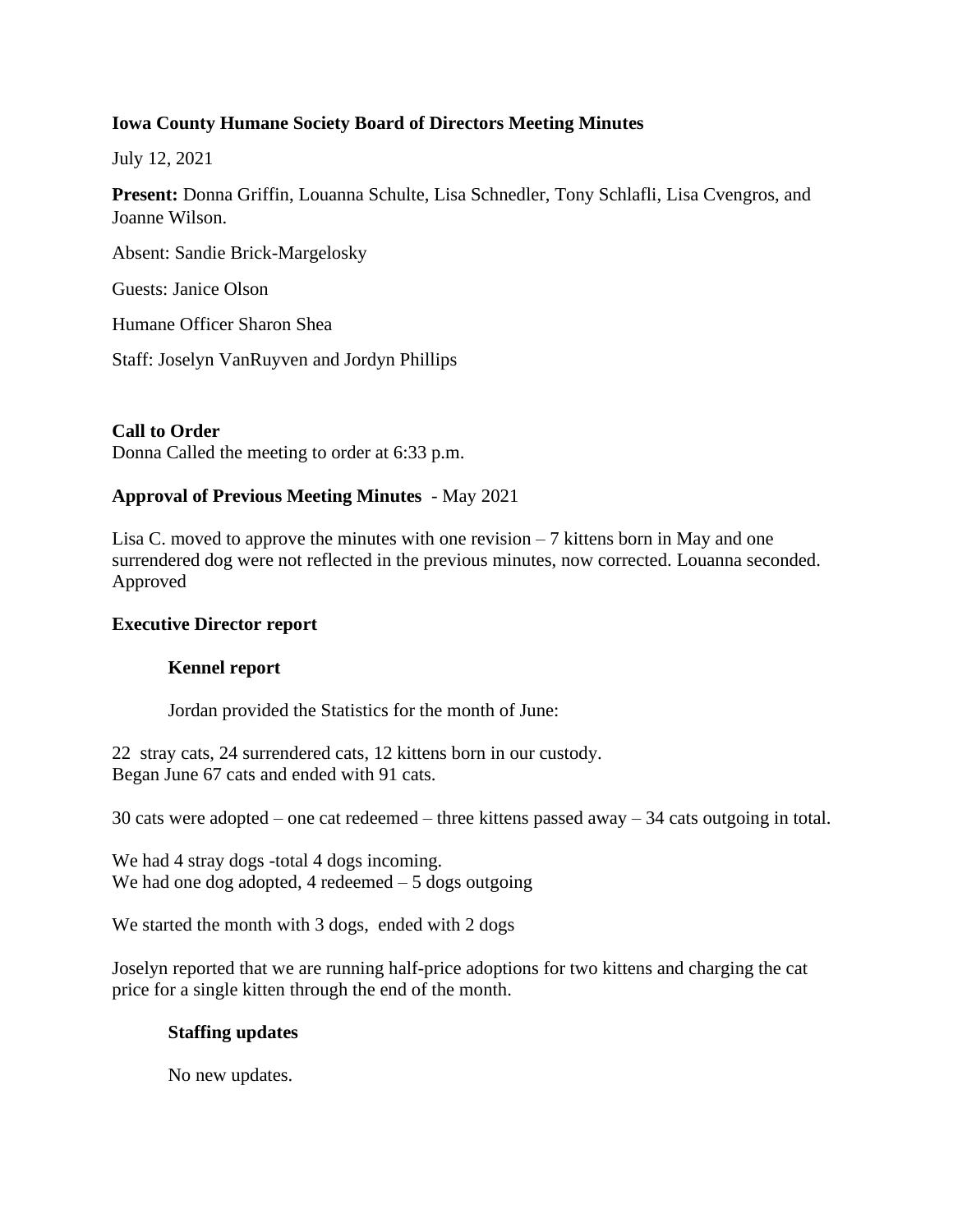### **Fundraiser**

Our fundraising event is this weekend, with the meat paddles, etc. "Fur Friends Fun Day"

Staff walked in the Dodgeville parade with 2 dogs from the shelter.

### **Treasurer report**

Lisa C reported that she emailed the Treasurer's report to the board and posted it on the website. For first have of 2021, net income is strong, up from a year ago. Money in the bank is solid, with \$40,000 in temporary restricted funds. Income up \$27,000 over 2020—and is at 57% of budget.

Spring mailer brought in nearly same amount as 2020.

Fund raising – at 41% of budget. At this point last year, we had 44% of the fund-raising budget in.

Adoption of puppies and the associated fees helped in terms of revenue, even though we have had fewer adoptions. County income is tracking as we would expect.

Expenses down 5%. Building expenses are down. Fundraising expenses are down. Shelter expense up slightly.

Cat expenses are down 25% and dog expenses down 52% due to fewer dogs.

Payroll expense are up – but still only at 40% of budget at this time.

Joselyn praised Jordan's ability to recognize animal health problems early and get on top of things. She praised Precision for its help.

### **Humane Officer report**

Sharon reported:

Stats  $-9$  calls in the last month – one ongoing call is the hording case. She has been working with the people involved. They have rehomed 82 animals on their property including chickens, ducks, rabbits, goats, and kittens. This is an ongoing case.

Also had reports on deer and cat abuse.

Sharon will resign in November. She will report to the board her stats until this date.